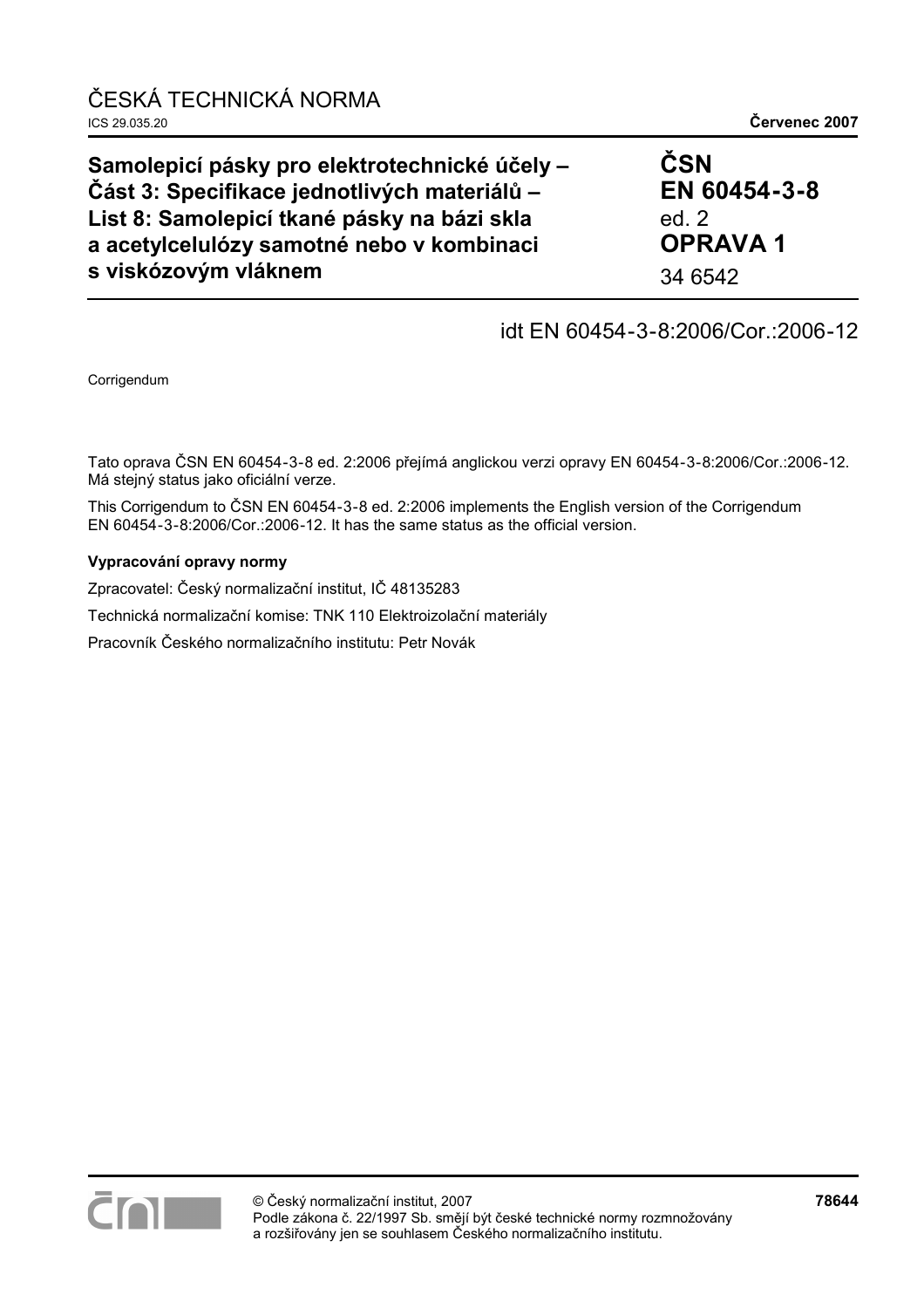

Corrigendum to EN 60454-3-8:2006

English version

\_\_\_\_\_\_\_\_\_\_\_

**Foreword** 

**Replace** the last paragraph by:

Annex ZA has been added by CENELEC.

**Add** Annex ZA (see overleaf):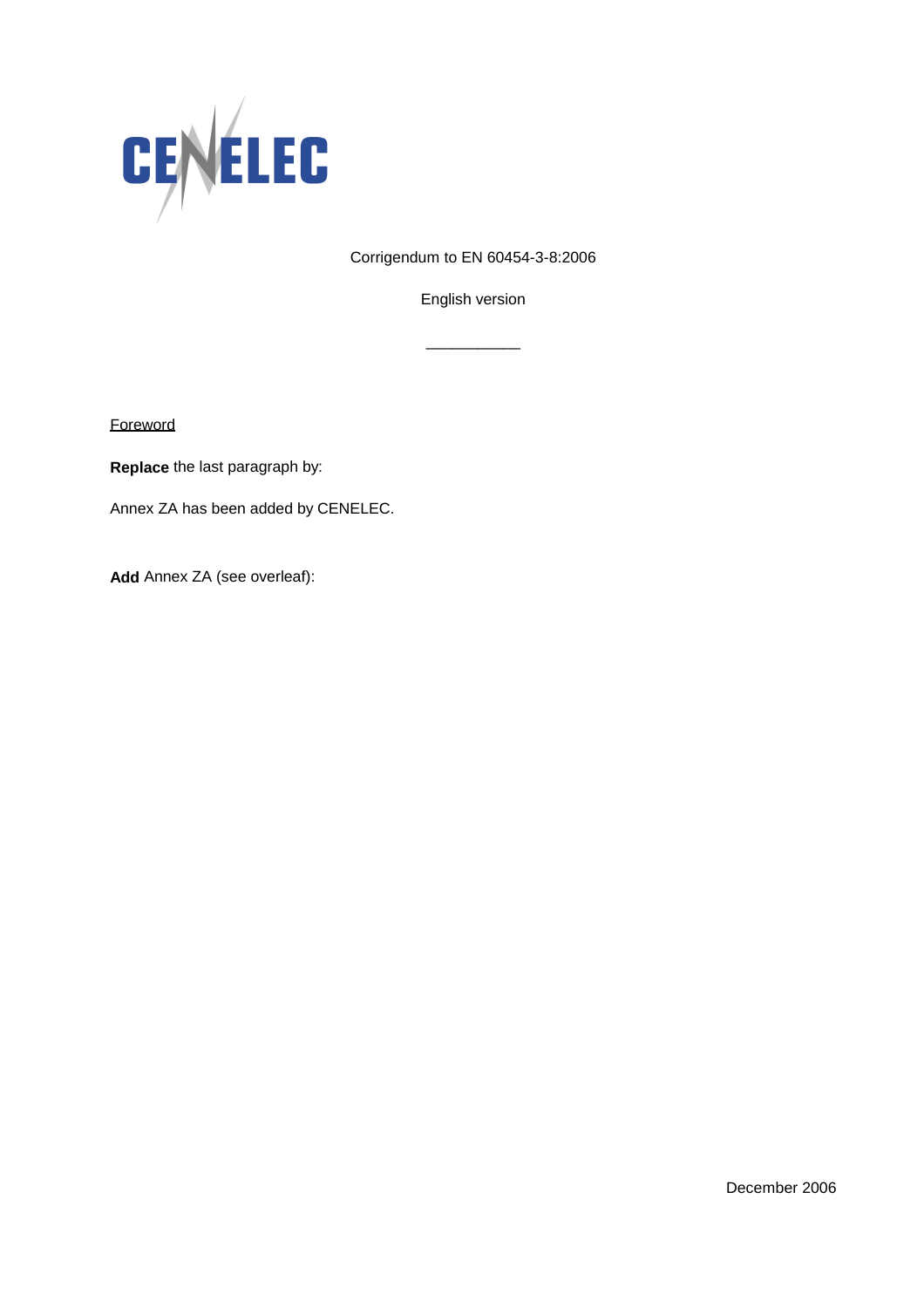# **Annex ZA**

## (normative)

## **Normative references to international publications with their corresponding European publications**

The following referenced documents are indispensable for the application of this document. For dated references, only the edition cited applies. For undated references, the latest edition of the referenced document (including any amendments) applies.

NOTE When an international publication has been modified by common modifications, indicated by (mod), the relevant EN/HD applies.

| Publication | Year | Title                                                                                                           | EN/HD      | Year |
|-------------|------|-----------------------------------------------------------------------------------------------------------------|------------|------|
| IEC 60426   | 1973 | Test methods for determining electrolytic<br>corrosion with insulating materials                                |            |      |
| IEC 60454-1 | 1992 | Specifications for pressure-sensitive<br>adhesive tapes for electrical purposes<br>Part 1: General requirements | EN 60454-1 | 1994 |
| IEC 60454-2 | 1994 | Specifications for pressure-sensitive<br>adhesive tapes for electrical purposes<br>Part 2: Methods of test      | EN 60454-2 | 1995 |

\_\_\_\_\_\_\_\_\_\_\_